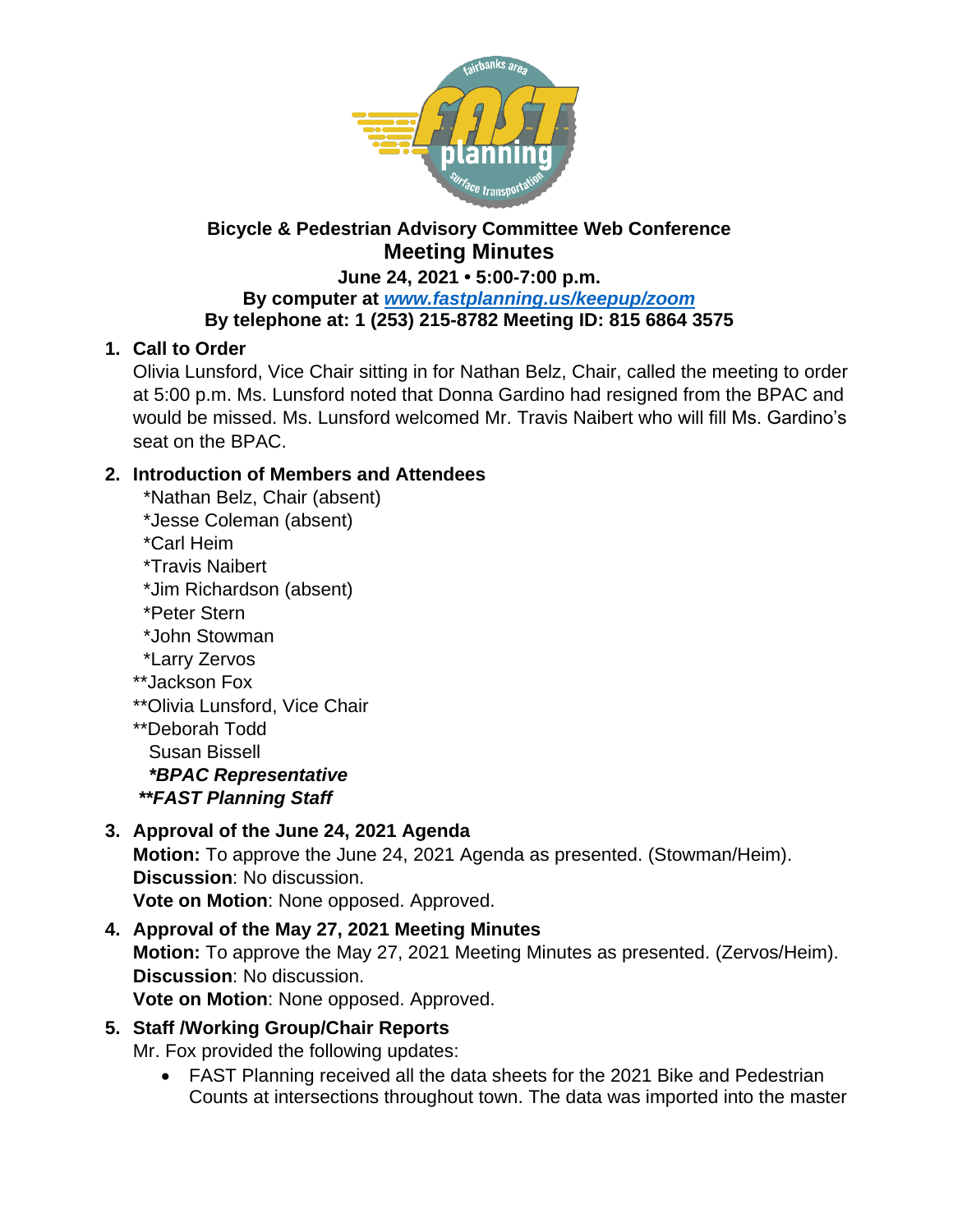spreadsheet that contained counts for the past ten years and graphs will be created to note the trends in counts over the years beginning in 2010.

- The Non-Motorized Plan was adopted by the Policy Board and the final version of the Plan was posted on the FAST Planning Website.
- Mr. Fox received the PS&E for the Airport Way West Bicycle/Pedestrian Facilities Project path along Wien Road that provided a connection to the Fairbanks International Airport Terminal and will go out to bid this fall and be constructed in 2022 with the larger Airport Way West Improvements project.
- Mr. Fox attended two Railroad Board Meetings in relation to the Chena Riverwalk Project. Mr. Fox explained that progress had been made and it was anticipated that the project would be securing and paying a fee for a 50-year land lease and the Railroad would like to see the City of Fairbanks take full ownership of the pedestrian bridge across the river. Mr. Fox stated that he did yet not know what the cost would be for the 50-year land lease.

## **6. Public Comment Period**

No public comment.

## **7. Old Business**

**a. Fairbanks Road/Rail Plan – Proposed Pedestrian Crossing Improvements (Action Item)**

Mr. Fox explained that the Policy Board released the Fairbanks Road/Rail Plan for a 45-day public comment period ending July 9, 2021, and the link to the Plan document was: *<https://fbxings.com/>*. Mr. Fox explained that there was a comment box on the website if they wanted to comment there directly or they could make any comments or motions related to the Plan at the meeting.

**Public Comment**: No public comment.

**Motion:** Prior to spending any money on the intersections from College Road to C Street, have the Railroad determine the feasibility for design and funding and potential timeline for the elevated track as a solution as opposed to the separate projects. (Stern/Stowman).

**Discussion:** Mr. Stern explained that he realized that it would be an expensive project to elevate the track and it was something that should probably be long-term in nature as far as design and funding, but he thought it was ultimately a much better solution through that area of town. Mr. Stern stated that he thought that the Railroad was in favor of it because it removed those at-grade crossings so he thought in the long-run it was a much better solution, but the question was could we afford it and was there going to be money for it.

Mr. Zervos asked Mr. Stern how his motion addressed that.

Mr. Stern stated that the question was since that was a desire of the Railroad and it seemed to be somewhat separate from these individual projects, but they were all impacted by it, it was just a question of getting an answer for that one first and finding out if it was going to be feasible. Mr. Stern stated that if it was not then, obviously, we had to fall back to the individual intersections and use those proposed solutions.

Mr. Heim asked Mr. Stern if he were saying one was a better value, like the \$67M dollar one versus doing eight individual projects, or if it was better to chop them up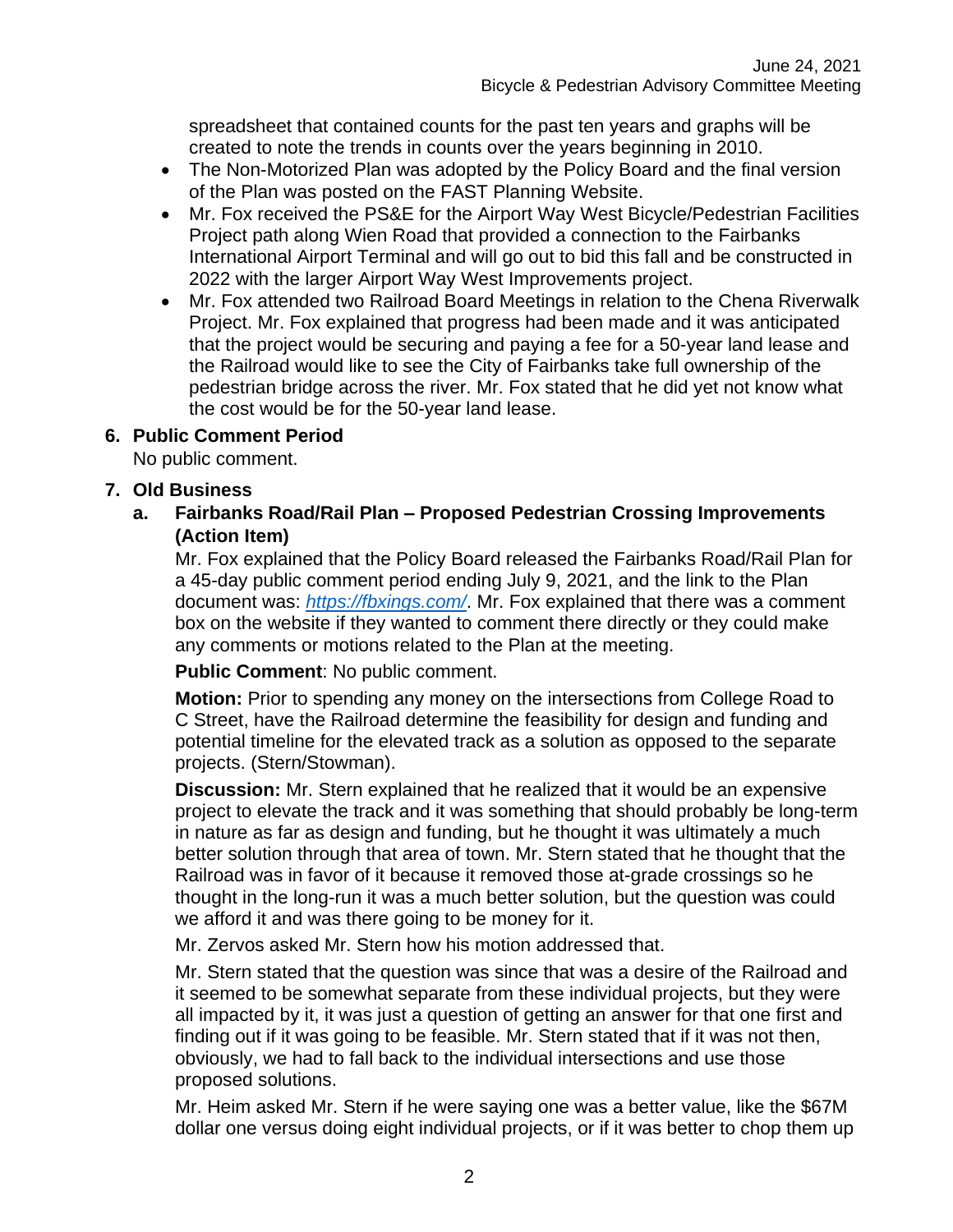into individual pieces instead of doing just one big one and that was what he would like them to look at.

Mr. Stern stated that he thought that the issue of the cost of it was significant but if it was a different pot of money to go after that and it eliminated the at-grade crossings which was a goal of the Railroad, then it was probably a better solution for this because it eliminated that whole question of having these at-grade intersection. Mr. Stern stated that fact that it was a lot more expensive than the individual projects, obviously the engineers and designers needed to look at that and see if it was feasible and, if not, then they needed to go back and look at the individual intersections.

Mr. Heim stated that maybe he misunderstood but were these projects individual projects. Mr. Heim asked if the costs of all the individual projects together was more expensive than the one project.

Mr. Fox stated that it was much cheaper than the overpass project.

Mr. Fox stated that he thought the direction of the motion was to have the Plan look deeper into the financial feasibility of the overpass option.

Mr. Heim asked if it needed to be in the Plan.

Mr. Fox stated that it needed to be in the Plan to be considered for funding.

Mr. Naibert asked if there was a plan for the Helmericks Intersection.

Ms. Lunsford stated that there was a plan for Helmericks Intersection and indicated where it was in the meeting packet.

Mr. Naibert stated that it looked like there was no improvements at that intersection at all unless they did the big overpass.

Mr. Fox stated that it looked like the crossing arms crossed both the road and the sidewalk at that location, so he did not think there were any improvements planned for that crossing in the future.

Mr. Heim commented that he thought the \$67 million was possible, but fixing those intersections was a great idea because they were all high traffic intersections and the amount for that did not seem that bad to him. Mr. Heim asked if both the Railroad and FHWA would be participating in that project.

Mr. Fox stated that he thought it met all three requirements for either Federal, State, or Railroad funding and thought that since the Railroad and DOT had interest in the project, they might be able to pool their resources to fund it. Mr. Fox stated that he agreed with Mr. Heim that this could probably be funded but not by FAST Planning. Mr. Fox asked Mr. Stern if he was asking that the Plan itself provide more detail as to the financial feasibility of the project or was the intent of his motion to ask that this overpass option be preferred over the smaller projects.

Mr. Naibert stated that he agreed with the motion that if they were going to redo the entire track and make it elevated then it did not seem useful to spend money now but if they were not going to do it soon and it was going to take years, then the signals seemed important now.

Mr. Fox stated that the motion highlighted the need to look at the different plans.

**Vote on Motion:** None opposed. Approved.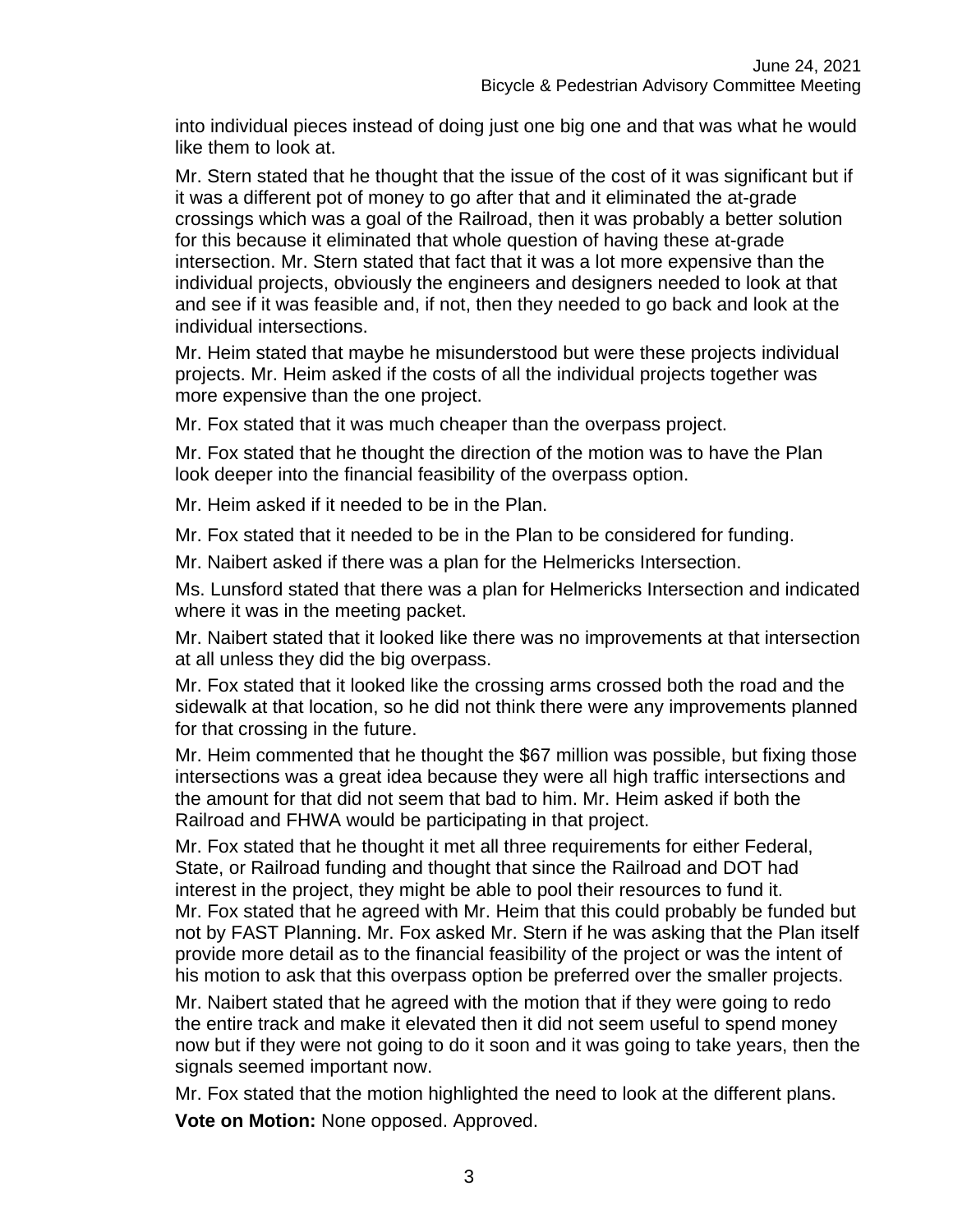**Motion:** For the College Road Pedestrian Crossing Improvements, consider a full-length crossing-arm that covers the path and travel lane as opposed to a separate crossing-arm just for the path similar to the existing crossing arms on University Avenue and Helmericks Avenue. (Zervos/Stern).

**Discussion**: Mr. Stern stated that he thought it was a better solution that covered both things, had less mechanical things to go haywire, and was simpler to maintain.

Mr. Heim asked if the projects would be funded by FAST Planning.

Mr. Fox stated that they likely would be.

Mr. Heim stated that he went through there all the time and FAST Planning was light on the money sometimes so \$2.4 million seemed like a lot to him compared to \$67 million for the whole project and the safety of the community. Mr. Heim stated that to drop \$2.5 or \$3 million seemed like a lot when we had other projects around town that would benefit. Mr. Heim stated that in his opinion there was not a problem at those intersections.

Mr. Fox stated that Dr. Belz had stated that same thing at a previous meeting that FAST Planning money was better spent. Mr. Fox stated that if they got it into a planning document as something that we thought was a need as long as it was in the MTP as a project, then anyone could fund it. Mr. Fox stated that the improvements would primarily benefit the Railroad and was a lot of money for a little benefit.

Mr. Heim stated that he felt that what Mr. Stern was saying was that we needed to make sure that it was fiscally responsible.

Mr. Fox stated that they were not making any funding commitments to any of these projects and were just identifying proposed improvements.

**Vote on Motion**: None opposed. Approved.

## **b. Mapping of Priority Routes for Non-Motorized Facilities – Status Update**

Mr. Fox explained that a small work group from the BPAC was selected to put together a map showing priority routes for winter maintenance of non-motorized facilities. Mr. Fox explained that they met twice so far and believed that by next month they would have a map with all the different layers and features to show them. Mr. Fox explained that the goal was to have a product similar to the DOT winter priority route scheme for maintenance of roadways. Mr. Fox explained all the different features and layers included on the map. Mr. Fox stated that Ms. Lunsford was digitizing the map and then changes could be made. Mr. Fox stated that the goal was to have the map online for DOT and the Borough to look at as well as having it included in the Seasonal Mobility Recommendations Report Update.

#### **c. Cycling Education**

Ms. Lunsford explained that this agenda item was tabled at the last BPAC meeting and would be postponed again because the two people presenting this topic were not present at the meeting.